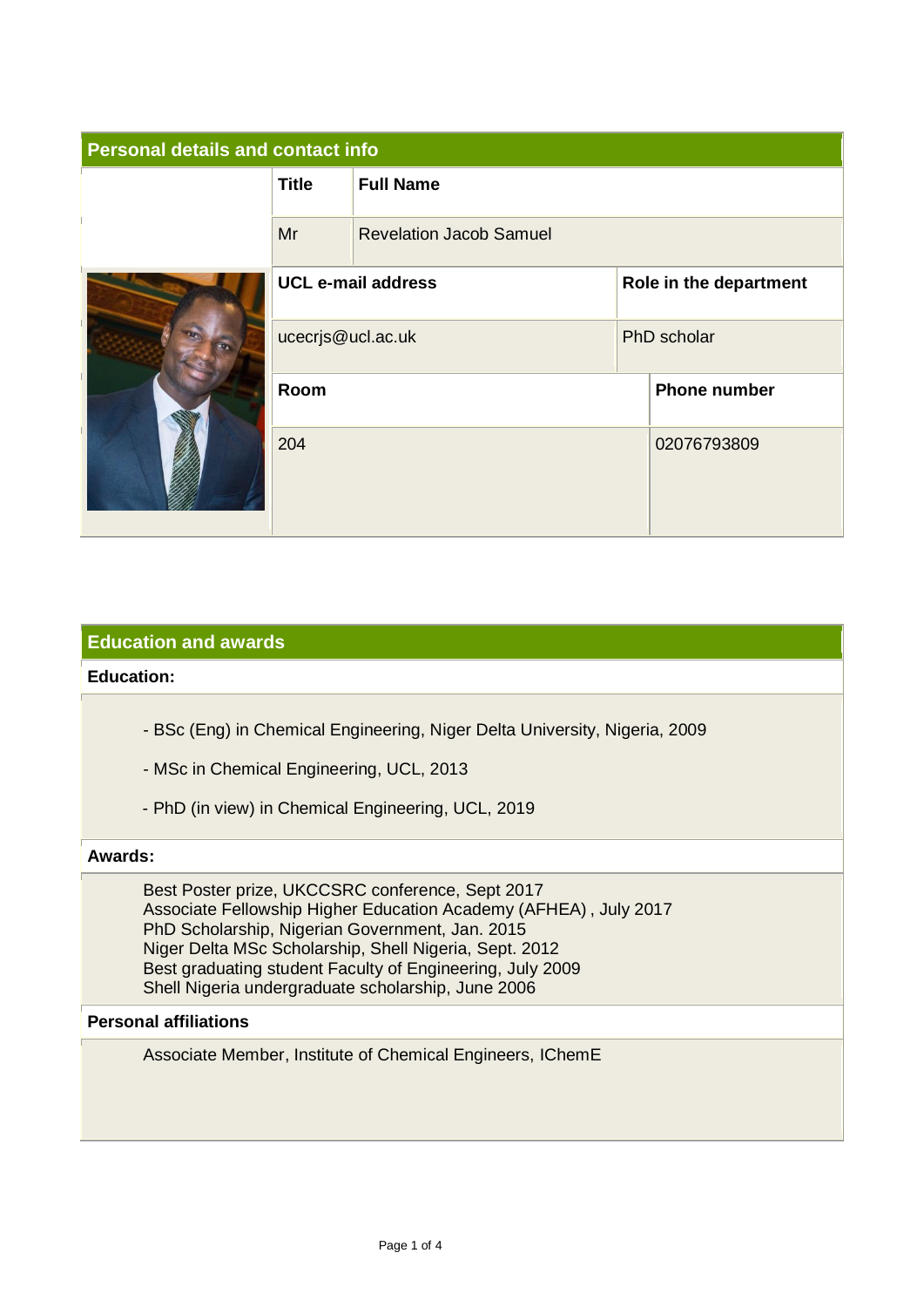**Revelation J. Samuel** was born in Nembe, Bayelsa State, Nigeria. Mr Samuel obtained an outstanding first degree (B.Eng) in Chemical Engineering from Niger Delta University, Nigeria in 2009 and M.Sc. in Chemical Process Engineering from UCL in 2013 after securing a fully funded scholarship award in 2012 from Shell Nigeria. He joined UCL Chemical Engineering department in 2015 as a Postgraduate Researcher after securing a fully funded scholarship award in 2014 from the Nigeria Government.

His main research areas include multiphase flow modelling, pipeline safety and risk management and Carbon Capture and Sequestration (CCS) supervised by Prof. Haroun Mahgerefteh.

Mr Samuel is a member of the Institute of Chemical Engineers (IChemE) and has published in various journals. He has excellent knowledge in computer programme such as Microsoft Office, MATLAB, GAMS, HYSYS, gPROMS, FORTRAN, ChemCAD etc.

# **Research interests**

**Project title**

**Transient Flow Modelling of Carbon Dioxide (CO2) Injection into Depleted Gas Fields**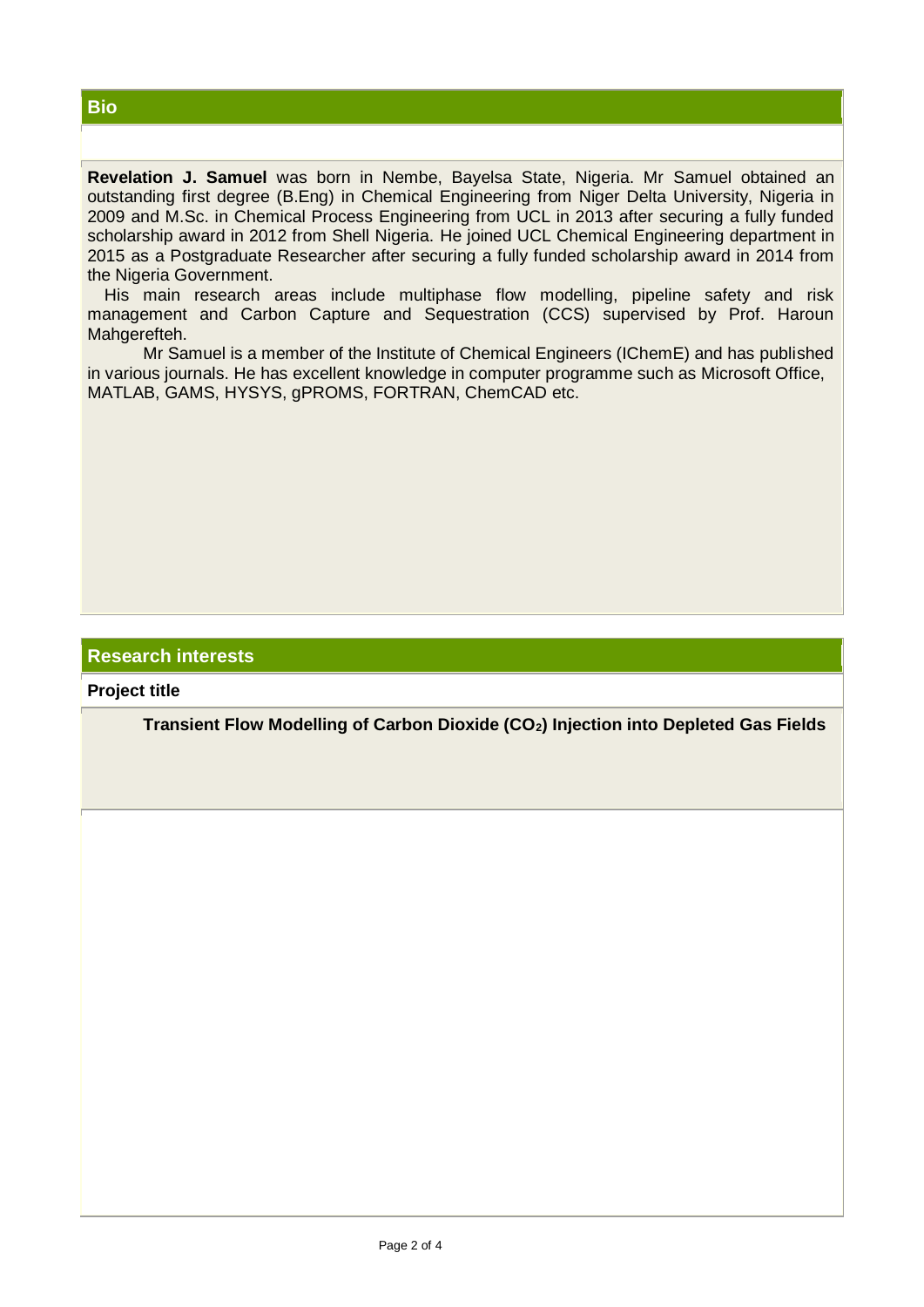### **Summary**

The internationally agreed global climate deal reached at the Paris Climate Conference in 2015 is intended to limit the increase in global average temperatures to 'well below' 2°C above preindustrial levels. This comes in addition to the European Union ambition for 80% to 95% reduction in the 1990 greenhouse gas emissions by 2050 in order to avoid dangerous climate change. Most scenario studies indicate that Carbon Capture and Storage (CCS) is essential for achieving such ambitious reductions. In CCS operations, depleted gas fields represent prime targets for largescale storage of the captured  $CO<sub>2</sub>$ . Considering the relatively low wellhead pressure of such fields, the uncontrolled injection of the high-pressure dense phase  $CO<sub>2</sub>$  will result in its rapid, quasiadiabatic Joule-Thomson expansion leading to significant temperature drops. This could pose several risks, including blockage due to hydrate and ice formation following contact of the cold subzero  $CO<sub>2</sub>$  with the interstitial water around the wellbore and the formation water in the perforations at the near well zone, thermal stress shocking of the wellbore casing steel leading to its fracture and over-pressurisation accompanied by  $CO<sub>2</sub>$  backflow into the injection system due to the violent evaporation of the superheated liquid  $CO<sub>2</sub>$  upon entry into the wellbore.

In order to minimise the above risks and demonstrate best-practice guidelines for the injection of  $CO<sub>2</sub>$ , the accurate predictions of the  $CO<sub>2</sub>$  pressure and temperature along the well during the injection process is of paramount importance. This study deals with the development and verification of a Homogeneous Equilibrium Mixture (HEM) model and a Homogenous Equilibrium Relaxation Mixture (HERM) model for simulating the transient flow phenomena taking place during the injection of  $CO<sub>2</sub>$  into depleted gas fields. The HEM model considers a two-phase mixture being injected to be at homogeneous equilibrium, assuming instantaneous interface mass, momentum and energy exchange. As such, the constituent gas and liquid phases are assumed to remain at the same pressure, temperature and velocity, and the corresponding fluid flow is described using a single set of mass, momentum and energy conservation equations. The HERM on the other hand presents an additional equation which accounts for the thermodynamic non-equilibrium relaxation time in two-phase multi-component mixtures. It also accounts for phase and flow dependent fluid/wall friction and heat transfer, variable well cross sectional area as well as deviation of the well from the vertical. At the well inlet, the opening of the upstream flow regulator valve is modelled as an isenthalpic expansion process; whilst at the well outlet, a formation-specific pressure-mass flow rate correlation is adopted to characterise the storage site injectivity.

#### **Supervisors**

1. Prof Haroun Mahgerefteh 2. Dr. Michail Stamatakis 3.

# **Publications**

1. Revelation J. Samuel and Haroun Mahgerefteh, (2017). Transient Flow Modelling of Start-up CO2 Injection into Highly-depleted Oil/Gas Fields. *International Journal of Chemical Engineering Applications*, Vol. 8, No. 5, pp. 319 – 326.

2. Revelation J. Samuel and Haroun Mahgerefteh, (2019) Investigating the impact of flow rate ramp-up on Carbon Dioxide start-up injection. *International Journal of Greenhouse Gas Control,* (Under Review)